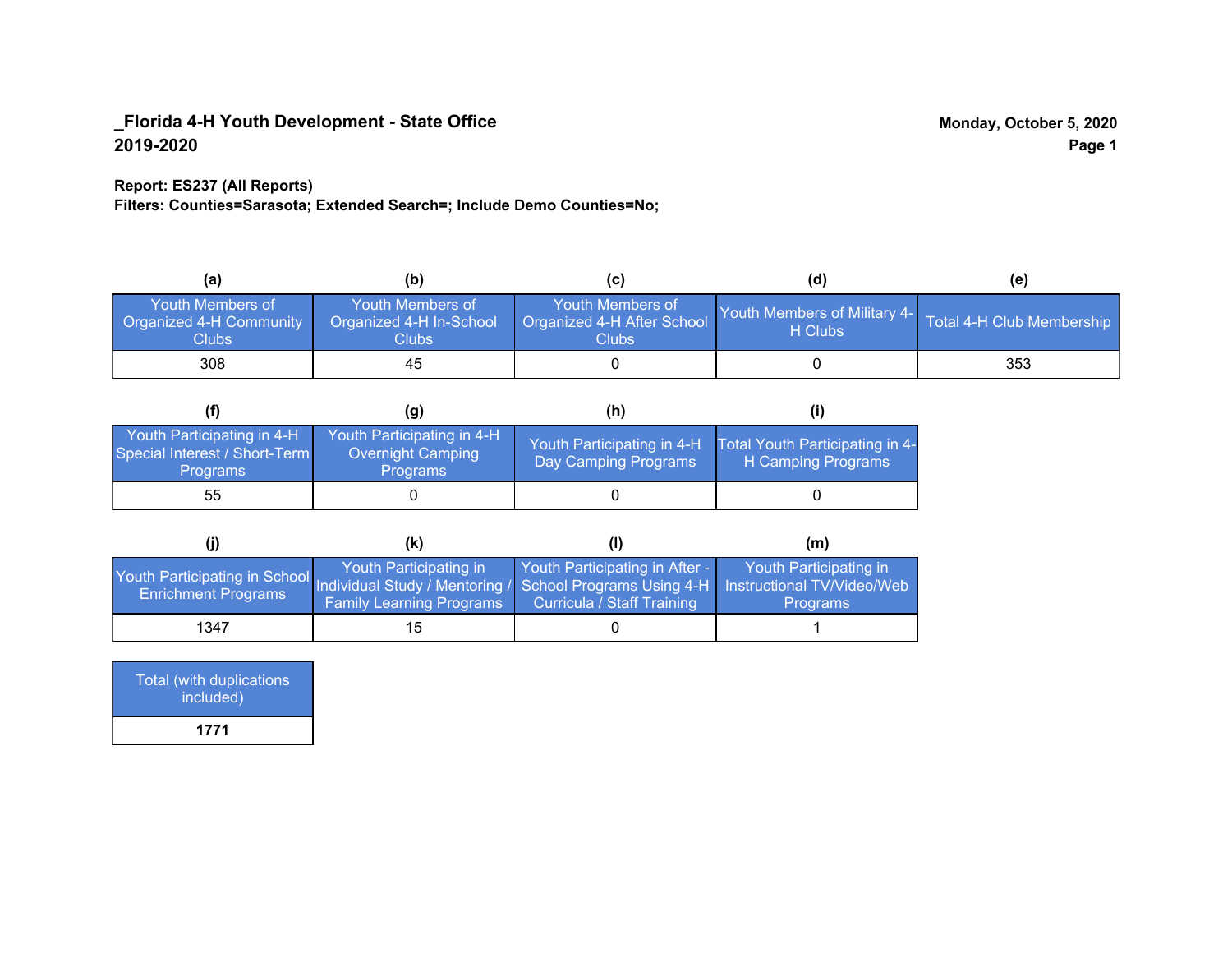**Report: ES237 (All Reports)**

**Filters: Counties=Sarasota; Extended Search=; Include Demo Counties=No;**

## **School Grade (duplications eliminated)**

| Kinder | 1st | 2nd' | <b>Brd</b> | 4th | 5th | 6th | 7th | 8th | 9th | 10th | $\vert$ 11th | $\sqrt{12th}$ | Post HS Not in School Special | Total |
|--------|-----|------|------------|-----|-----|-----|-----|-----|-----|------|--------------|---------------|-------------------------------|-------|
|        |     | 31   | 413        | 131 | 284 | 26  | 28  | 311 | 205 | 90   | 90           | 59            |                               | 1699  |

# **Gender of 4-H Youth Participants (duplications eliminated)**

| Male | Female | Total |
|------|--------|-------|
| 825  | 874    | 1699  |

# **Place of Residence of 4-H Youth Participants (duplications eliminated)**

| l Farm | Towns of under 10,000 and<br>rural non-farm | Towns and cities (10,000-<br>50,000), and their suburbs | Suburbs of cities of over<br>50,000 | Central cities of over 50,000 | <b>Total</b> |
|--------|---------------------------------------------|---------------------------------------------------------|-------------------------------------|-------------------------------|--------------|
| 55     |                                             | 307                                                     | 498                                 | 782                           | 1699         |

## **Total 4-H Youth Participants (duplications eliminated)**

**Total** 

**<sup>1699</sup> Note: The four totals on this page should all match.**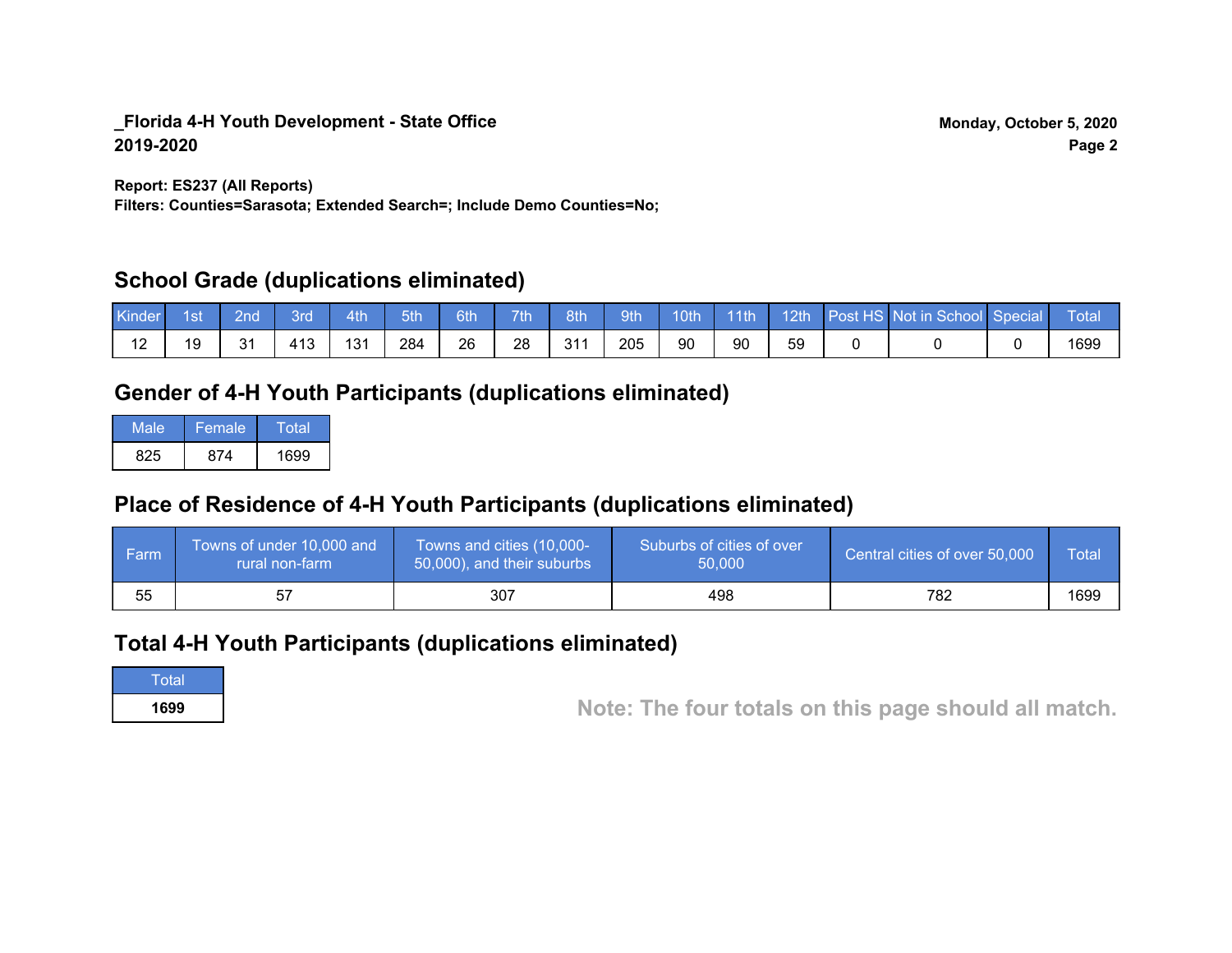**Report: ES237 (All Reports)**

**Filters: Counties=Sarasota; Extended Search=; Include Demo Counties=No;**

| <b>ETHNICITY</b>          | <b>TOTAL YOUTH</b> |
|---------------------------|--------------------|
| <b>Hispanic or Latino</b> | 315                |
| Not Hispanic or Latino    | 1384               |

Directions: Type in the appropriate numbers for your project. Ethnicity is separate from race. YOu should indicate an ethnicity category for each participant and all racial categories that apply to each participant (i.e. a participant of more than one race would be recorded in each applicable racial category). Ideally, your total participants should equal the total of numbers in your ethicity section. Totals of racial categories will be equal to or greater than your total participants if they all report racial information.

4-H Youth Participants: Any youth taking part in programs provided as a result of action by extension personnel (professional. Paraprofessional. And volunteer). This includes youth participation in programs conducted through 1862, 1890, and 1994 land-grant universities, EFNEP, urban gardening, and other programs that may not actually use the 4-H name and emblem with participants.

| <b>RACE</b>                               | <b>TOTAL YOUTH</b> |
|-------------------------------------------|--------------------|
| American Indian or Alaskan Native         | 8                  |
| Asian                                     | 30                 |
| <b>Black or African American</b>          | 96                 |
| Native Hawaiian or other Pacific Islander | 2                  |
| White                                     | 1499               |
| Youth Indicating More Than One Race       | 41                 |
| <b>Undetermined</b>                       | 23                 |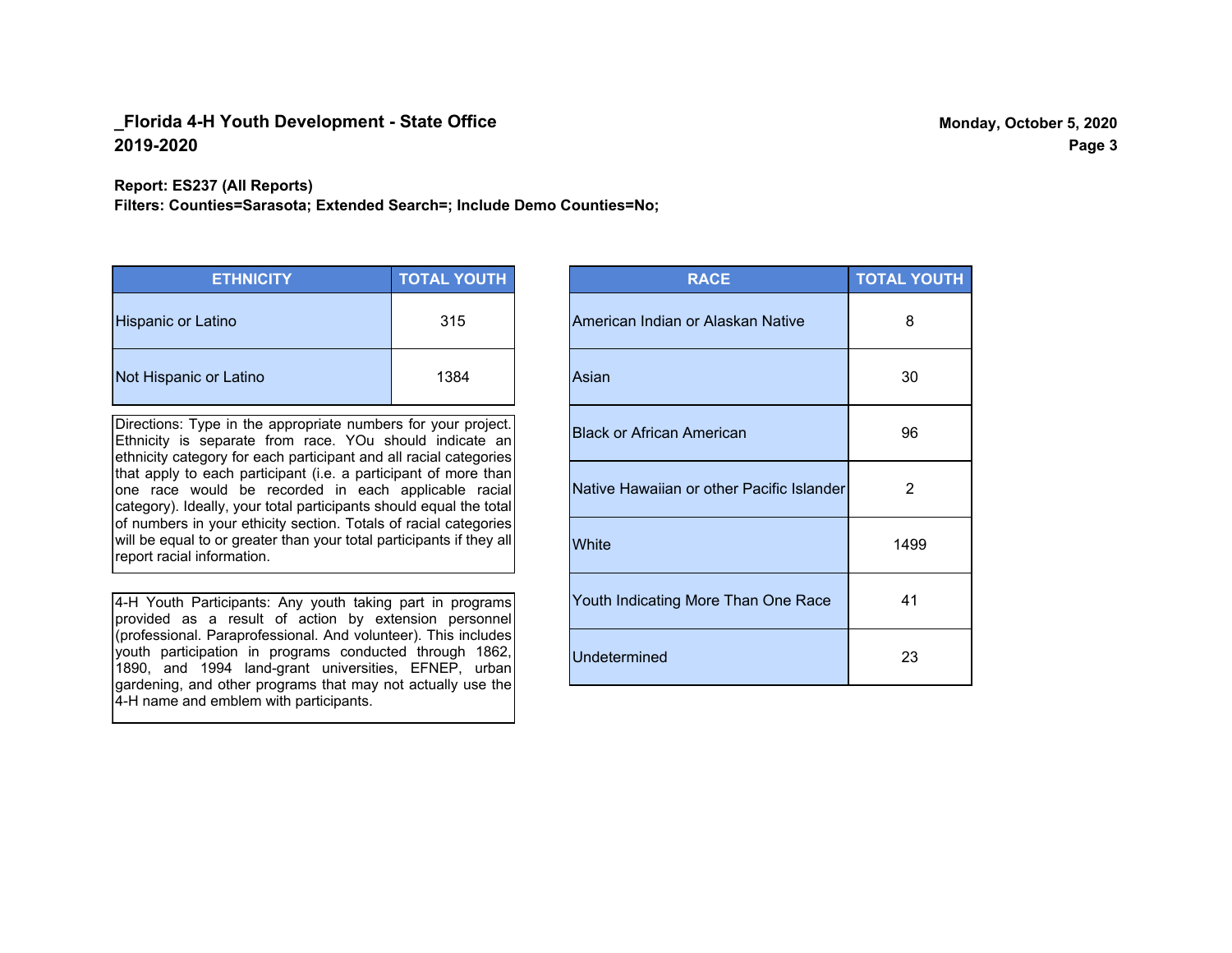**Report: ES237 (All Reports)**

**Filters: Counties=Sarasota; Extended Search=; Include Demo Counties=No;**

| Total Number of<br><b>Adult Volunteers</b> | <b>Total Number of</b><br><b>Youth Volunteers</b> | Total |
|--------------------------------------------|---------------------------------------------------|-------|
| 191                                        | 28                                                | 219   |

Adult Volunteer: Unpaid support for the 4-H program by an individual beyond high school age.

Youth Volunteer: Unpaid support for the 4-H program by a person who has not yet graduated from high school.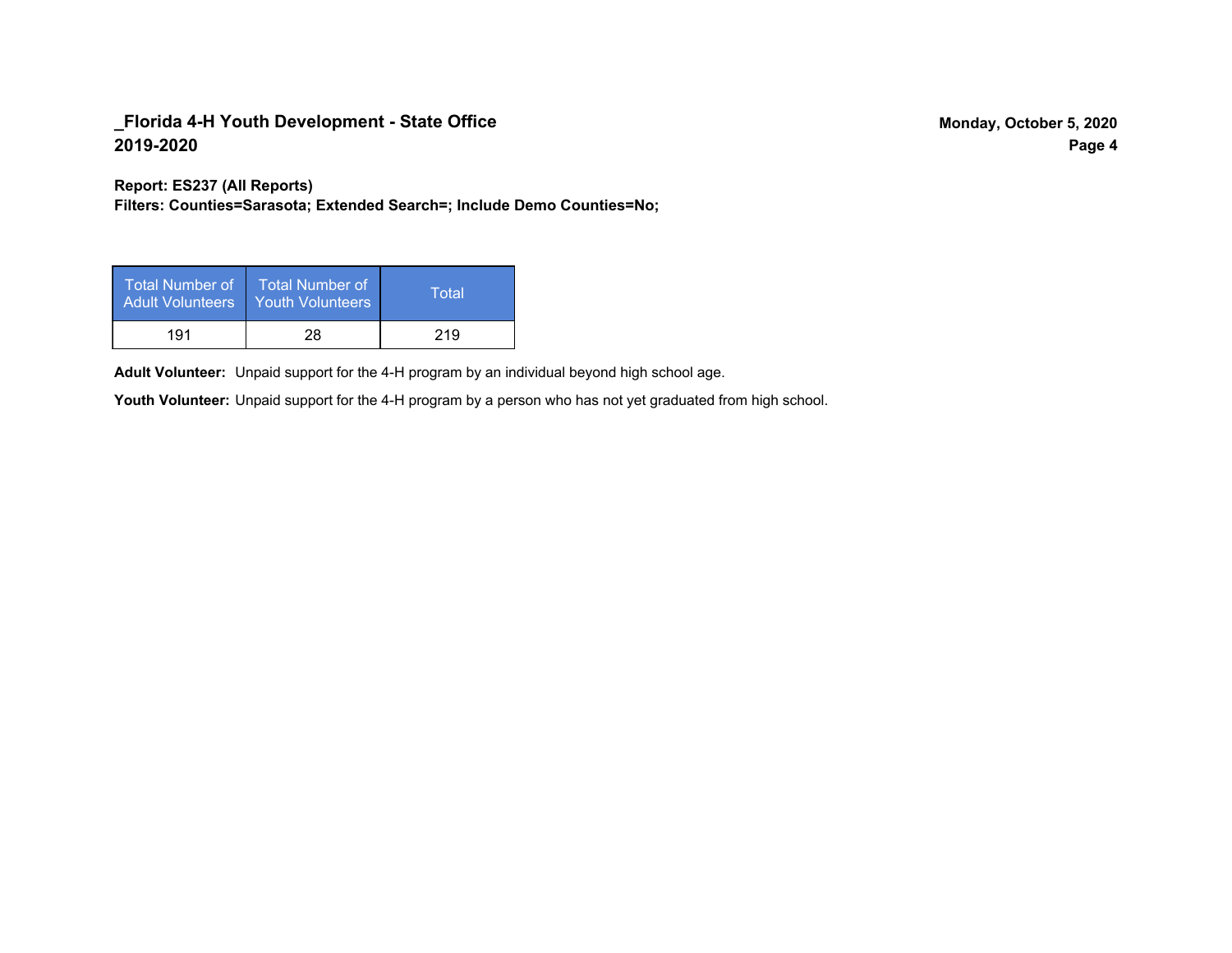#### **Filters: Counties=Sarasota; Extended Search=; Include Demo Counties=No; Report: ES237 (All Reports)**

| Ag in the Classroom                              |                |
|--------------------------------------------------|----------------|
| : Agriculture Awareness                          | 350            |
| School Enrichment - Agriculture Awareness        | 0              |
| School Enrichment - Pizza Garden                 | 0              |
|                                                  | 350            |
| <b>Animals</b>                                   |                |
| (4-H Cloverbuds- ANIMALS & PETS)-retired project | $\overline{a}$ |
| (CAGED BIRDS) Retired Project                    | 0              |
| (GOATS) Retired Project                          | 0              |
| (GOATS-Pygmy) Retired Project                    | 0              |
| (HORSE-Advanced Horsemanship) Retired Project    | 0              |
| (HORSE - Horsemanship Science) Retired Project   | 0              |
| (LLAMAS AND ALPACAS)-retired project             | 0              |
| (POCKET PETS) Retired Project                    | 0              |
| <b>ANIMAL SCIENCES</b>                           | 0              |
| <b>BEEF</b>                                      | 62             |
| <b>CATS</b>                                      | $\mathbf 0$    |
| <b>DAIRY CATTLE</b>                              | 43             |
| <b>DOGS</b>                                      | 14             |
| GOATS (Dairy)                                    | 11             |
| GOATS (Meat)                                     | $\overline{a}$ |
| <b>HORSE</b>                                     | 14             |
| HORSE (Horseless Horse)                          | 0              |
| <b>PETS</b>                                      | 3              |
| <b>POULTRY</b>                                   | 24             |
| <b>RABBITS</b>                                   | 20             |
| <b>SHEEP</b>                                     | $\mathbf 0$    |
| <b>SWINE</b>                                     | 92             |
|                                                  | 287            |

# **Biological Sciences** (4-H Cloverbuds-SCIENCE & TECHNOLOGY) Retired Project 0 (Marine/Aquatic- AQUARIUMS) Retired Project 0 (Marine/Aquatic- WETLANDS) Retired Project 0 (Sciences- WINGS) Retired Project 0 (Wildlife - Bats) Retired Project 0 (Wildlife - Butterflies- WINGS) Retired Project 0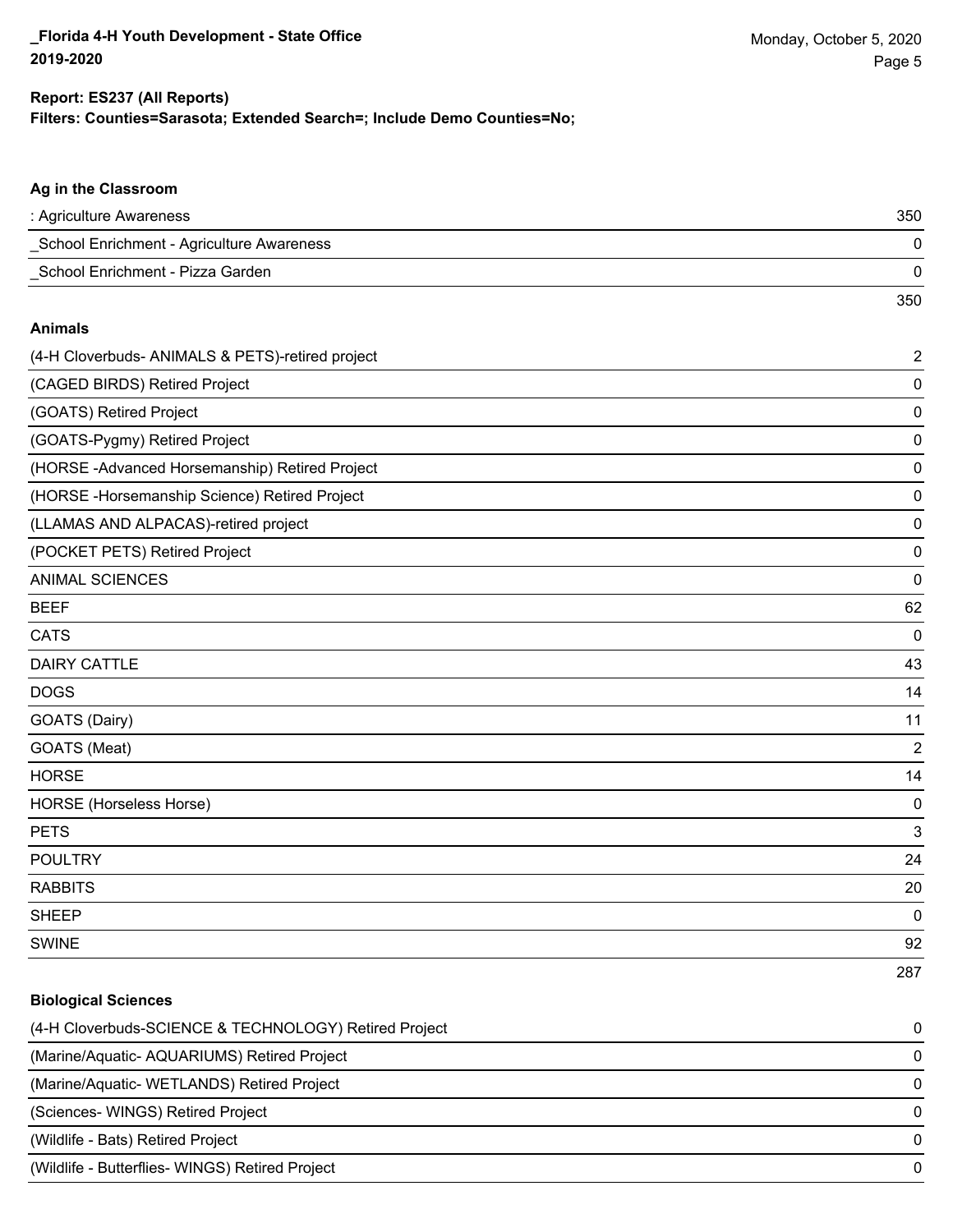#### **Report: ES237 (All Reports)**

**Filters: Counties=Sarasota; Extended Search=; Include Demo Counties=No;**

| (Wildlife- BLUEBIRDS) Retired Project                     | 0              |
|-----------------------------------------------------------|----------------|
| : ABCs of ENTOMOLOGY                                      | 0              |
| : Entomology-Apiary/Beekeeping                            | 0              |
| : Meat Sciences                                           | 0              |
| : Natural Sciences                                        | 757            |
| School Enrichment - Embryology                            | 0              |
| <b>School Enrichment- Natural Sciences</b>                | 356            |
| <b>INSECTS (ENTOMOLOGY)</b>                               | 0              |
| MARINE SCIENCE AND AQUATIC SCIENCES                       | 356            |
| <b>SCIENCE DISCOVERY</b>                                  | 409            |
| <b>VETERINARY SCIENCE</b>                                 | 6              |
|                                                           | 1884           |
| <b>Civic Engagement</b>                                   |                |
| (4-H Cloverbuds- CITIZENSHIP)-retired project             | 0              |
| (Citizenship-INTERGENERATIONAL) Retired Project           | 0              |
| <b>CITIZENSHIP</b>                                        | 6              |
| CITIZENSHIP-COMMUNITY SERVICE                             | 22             |
| CULTURAL AND GLOBAL EDUCATION                             | 0              |
|                                                           | 28             |
| <b>Communications and Expressive Arts</b>                 |                |
| (4-H Cloverbuds- COMMUNICATIONS) Retired Project          | 1              |
| (4-H Cloverbuds- VISUAL-LEISURE ARTS) Retired Project     | 0              |
| (FILMMAKING) Retired Project                              | 0              |
| (LEISURE ARTS- Arts & Crafts) Retired Project             | $\overline{2}$ |
| (Leisure Arts- COLLECTIBLES) Retired Project              | 0              |
| (PHOTOGRAPHY) Retired Project                             | 1              |
| (PUBLIC SPEAKING) Retired Project                         | 0              |
| (VISUAL ARTS) Retired Project                             | 0              |
| School Enrichment - 4-H Tropicana Public Speaking Program | 0              |
| COMMUNICATIONS AND PUBLIC SPEAKING                        | 6              |
| <b>EXPRESSIVE ARTS</b>                                    | 10             |
| <b>VISUAL ARTS</b>                                        | 19             |
|                                                           | 39             |
| <b>Community / Volunteer Service</b>                      |                |

(Citizenship-PUBLIC ADVENTURES) Retired Project 0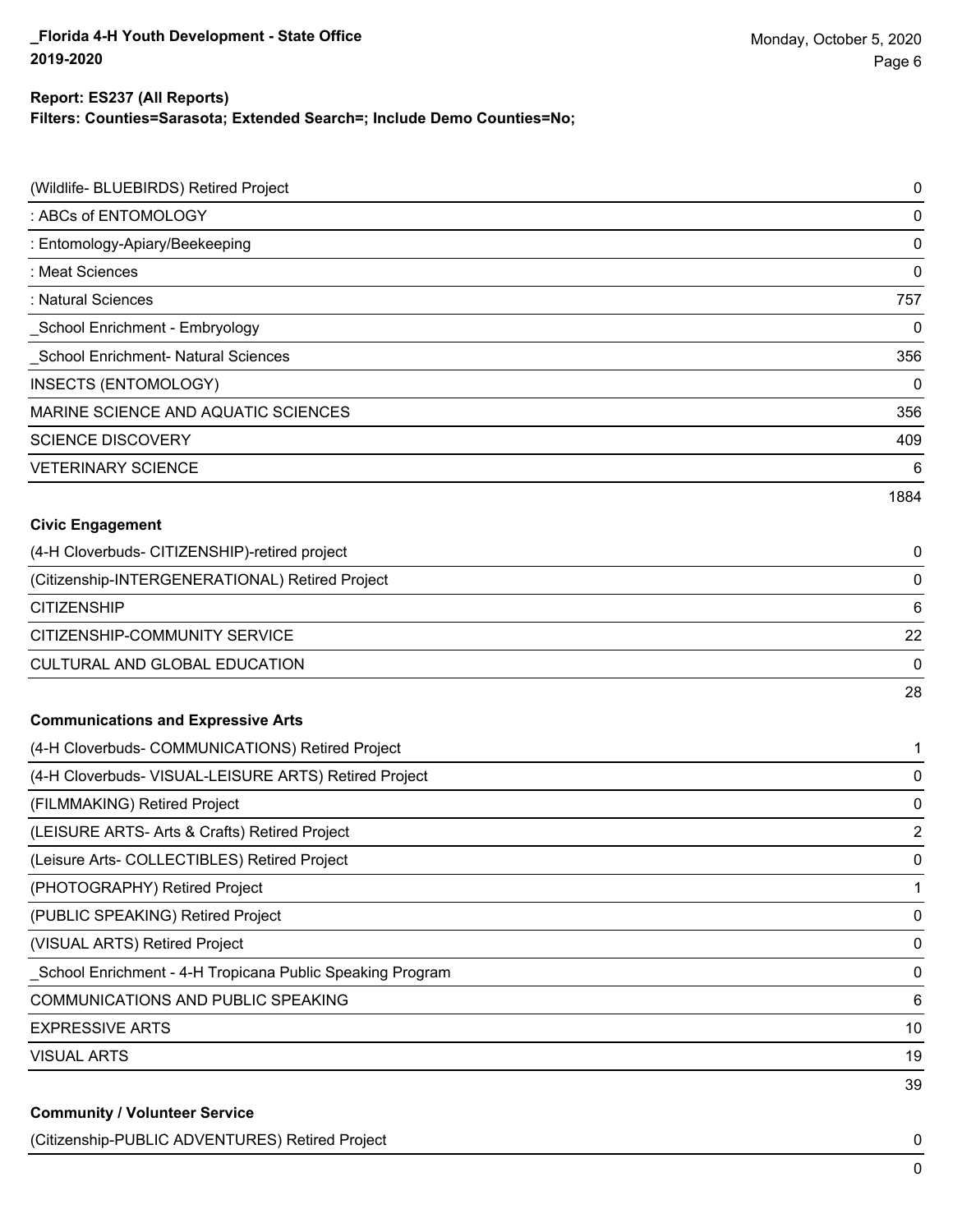## **Filters: Counties=Sarasota; Extended Search=; Include Demo Counties=No; Report: ES237 (All Reports)**

| <b>Consumer and Family Science</b>                           |     |
|--------------------------------------------------------------|-----|
| (4-H Cloverbuds- CLOTHING) Retired project                   | 0   |
| (CHILD DEVELOPMENT Babysitting) Retired Project              | 0   |
| (Clothing - SELECTION) Retired Project                       | 1   |
| (Clothing - SEWING) Retired Project                          | 0   |
| (Clothing-Sewing- QUILTING) Retired Project                  | 0   |
| (CONSUMER EDUCATION AND SHOPPING) Retired Project            | 0   |
| (Human Development - Talking with TJ) Retired Project        | 0   |
| (HUMAN DEVELOPMENT) Retired Project                          | 0   |
| (Human Development-CHOICES) Retired Project                  | 0   |
| (Money Management - FINANCIAL CHAMPIONS) Retired Project     | 0   |
| : Consumer Choices Event                                     | 0   |
| 4-H CLOVERBUDS                                               | 68  |
| Animal Science- ALL ABOUT ANIMALS                            | 0   |
| Animal Sciences- LIVESTOCK JUDGING                           | 0   |
| Animals-PETS/SMALL ANIMALS                                   | 0   |
| CHILD DEVELOPMENT & CHILD CARE                               | 0   |
| Citizenship-SERVICE LEARNING                                 | 0   |
| <b>CLOTHING &amp; SEWING</b>                                 | 4   |
| <b>Exploring Farm Animals</b>                                | 0   |
| Hog-n-Ham Project                                            | 0   |
| Marine Science                                               | 0   |
| <b>MONEY MANAGEMENT</b>                                      | 1   |
| Performing Arts-DANCE/MOVEMENT                               | 0   |
| Pet Pals                                                     | 0   |
| Plant Pals, K-3 (5-8 yrs)                                    | 0   |
| test                                                         | 0   |
| Wildlife - Birds                                             | 0   |
|                                                              | 74  |
| <b>Environmental Education / Earth Sciences</b>              |     |
| (4-H Cloverbuds- ENVIRONMENT-Earth Sciences) Retired Project | 0   |
| : Recycling                                                  | 0   |
| : Water Education                                            | 641 |
| School Enrichment - Project Learning Tree                    | 0   |
| School Enrichment- Environmental Sciences                    | 356 |
| <b>EARTH SCIENCES</b>                                        | 2   |
|                                                              |     |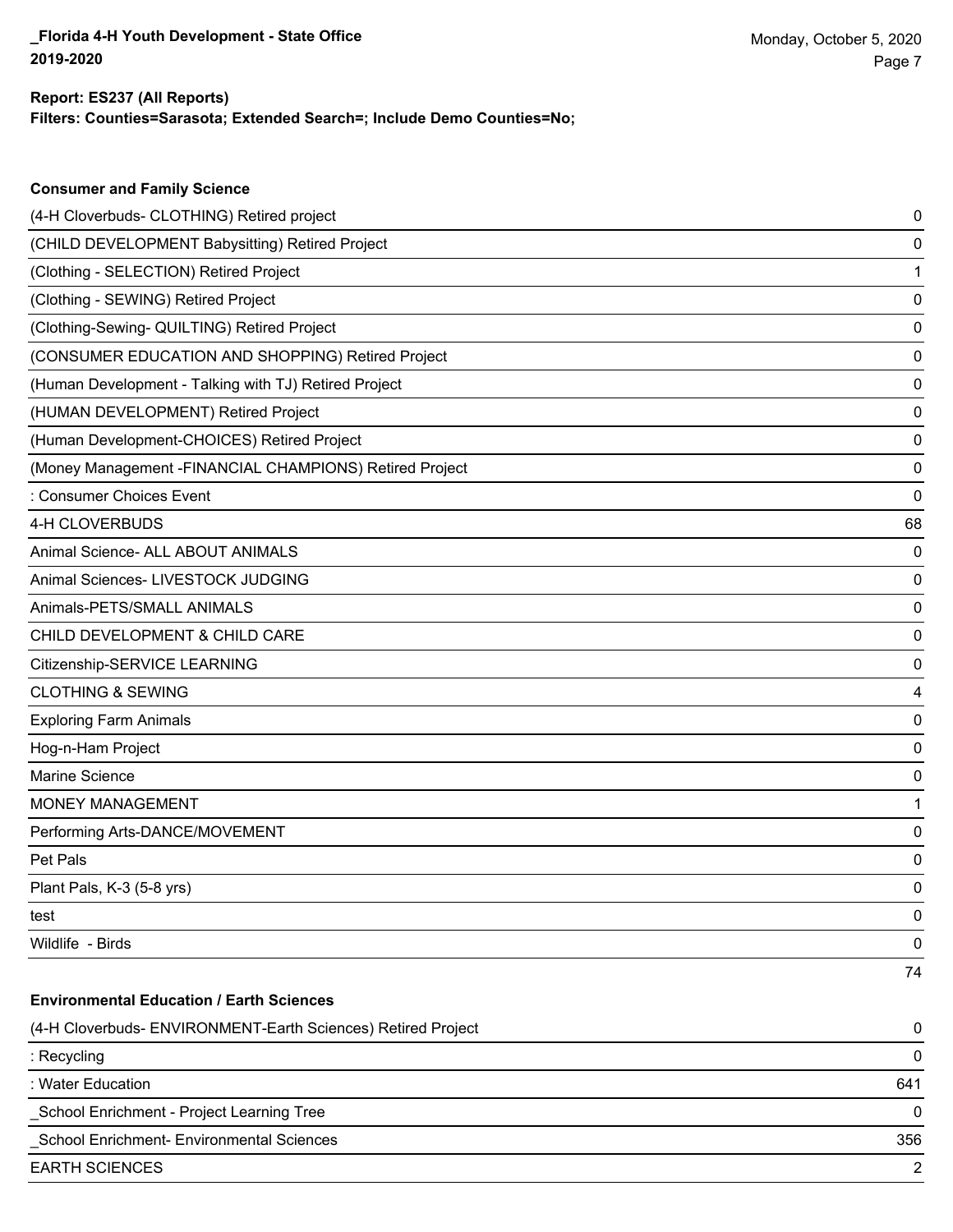**Filters: Counties=Sarasota; Extended Search=; Include Demo Counties=No;**

| <b>ENERGY</b>                  | $\mathbf 0$    |
|--------------------------------|----------------|
| <b>ENVIRONMENTAL SCIENCES</b>  | 408            |
| <b>FORESTRY</b>                | 3              |
| <b>OUTDOOR EDUCATION</b>       | 408            |
| SOIL AND WATER SCIENCES        | 0              |
| <b>SPORTFISHING</b>            | 6              |
| <b>SS - SHOOTING SPORTS</b>    | $\overline{2}$ |
| <b>SS-ARCHERY</b>              | $\overline{2}$ |
| SS-HUNTING 10y/o               | $\mathbf 0$    |
| SS-MUZZLELOADING 12y/o         | $\mathbf 0$    |
| SS-RIFLE, AIR                  | $\mathbf 0$    |
| SS- RIFLE, SMALL BORE          | $\mathbf 0$    |
| SS-SHOTGUN 10y/o               | $\mathbf 0$    |
| <b>WILDLIFE &amp; HABITATS</b> | 361            |
|                                | 2189           |

## **Foods and Nutrition**

| (4-H Cloverbuds- FOODS & NUTRITION) Retired Project   | 0 |
|-------------------------------------------------------|---|
| (Food - SPORTS NUTRITION) Retired Project             | 0 |
| (FOOD AND FOOD PRESERVATION SCIENCES) Retired Project | 0 |
| (FOOD PREP AND COOKING) Retired Project               | 0 |
| (Food Prep- BREADS & BREADMAKING) Retired Project     | 0 |
| (Food Prep- DAIRY FOODS) Retired Project              | 0 |
| (Food Prep- MICROWAVE MAGIC) Retired Project          | 0 |
| (Food Science- FOOD PRESERVATION) Retired Project     | 0 |
| School Enrichment - Up for the Challenge              | 0 |
| School Enrichment - YUM                               | 0 |
| <b>School Enrichment - YUMMEE</b>                     | 0 |
| <b>School Enrichment- Nutrition</b>                   | 0 |
| <b>FOOD &amp; NUTRITION</b>                           | 6 |
|                                                       | 6 |

## **Health**

| (Health-HEALTH ROCKS) Retired Project       | 0  |
|---------------------------------------------|----|
| (HEALTH: PHYSICAL ACTIVITY) Retired Project | 0  |
| : Healthy Living                            | 51 |
| PERSONAL WELL BEING                         | 0  |
|                                             | 51 |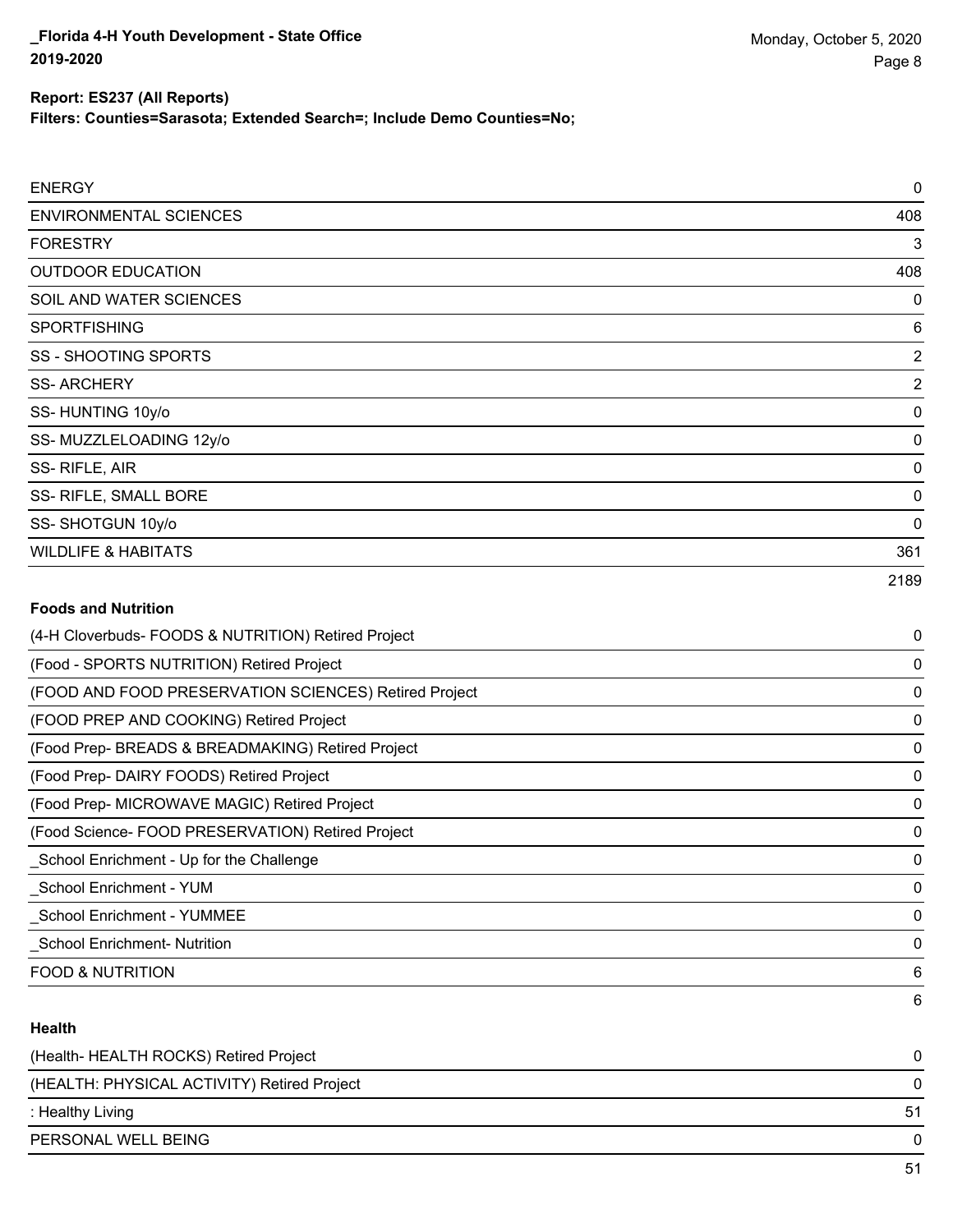## **Report: ES237 (All Reports)**

**Filters: Counties=Sarasota; Extended Search=; Include Demo Counties=No;**

| <b>Leadership and Personal Development</b>                 |    |
|------------------------------------------------------------|----|
| (4-H Cloverbuds- LEADERSHIP) Retired Project               | 0  |
| (4-H Cloverbuds_DISCOVERY Projects) Retired Project        | 0  |
| (Home Environment- CHANGING SPACES) Retired Project        | 0  |
| (Plant Sciences - Mowing for Money) Retired Project        | 0  |
| (Workforce Prep- CAREER DEVELOPMENT) Retired Project       | 0  |
| (Workforce Prep- ENTREPRENEURSHIP) Retired Project         | 0  |
| : Character Education                                      | 0  |
| : Personal Development                                     | 0  |
| <b>EXPLORING 4-H</b>                                       | 10 |
| LEADERSHIP DEVELOPMENT                                     | 8  |
| <b>WORKPLACE PREPARATION</b>                               | 0  |
|                                                            | 18 |
| <b>Personal Safety</b>                                     |    |
| (Health and Safety- ATV SAFETY) Retired Project            | 0  |
| (Health- EMERGENCY PREPARDNESS) Retired Project            | 0  |
| <b>ATV SAFETY</b>                                          | 0  |
| <b>SAFETY</b>                                              | 0  |
|                                                            | 0  |
| <b>Physical Sciences</b>                                   |    |
| (ASTRONOMY) Retired Project                                | 0  |
| : Weather and Climate                                      | 0  |
| <b>AEROSPACE</b>                                           | 1  |
|                                                            | 1  |
| <b>Plant Science</b>                                       |    |
| (4-H Cloverbuds- PLANT SCIENCES-Gardening) Retired Project | 0  |
| (GROWING CITRUS) Retired Project                           | 0  |
| (Plant Sciences-GARDENING) Retired Project                 | 0  |
| (Plants - Gardening - FLOWERS) Retired Project             | 0  |
| (Plants - Gardening - VEGETABLES) Retired Project          | 0  |
|                                                            |    |

(Plants -Gardening-CONTAINER GARDENING) Retired Project 0

\_School Enrichment- Gardening and Plants 706

GARDENING AND PLANTS 400

GARDENING AND PLANTS: JR MASTER GARDENER 0